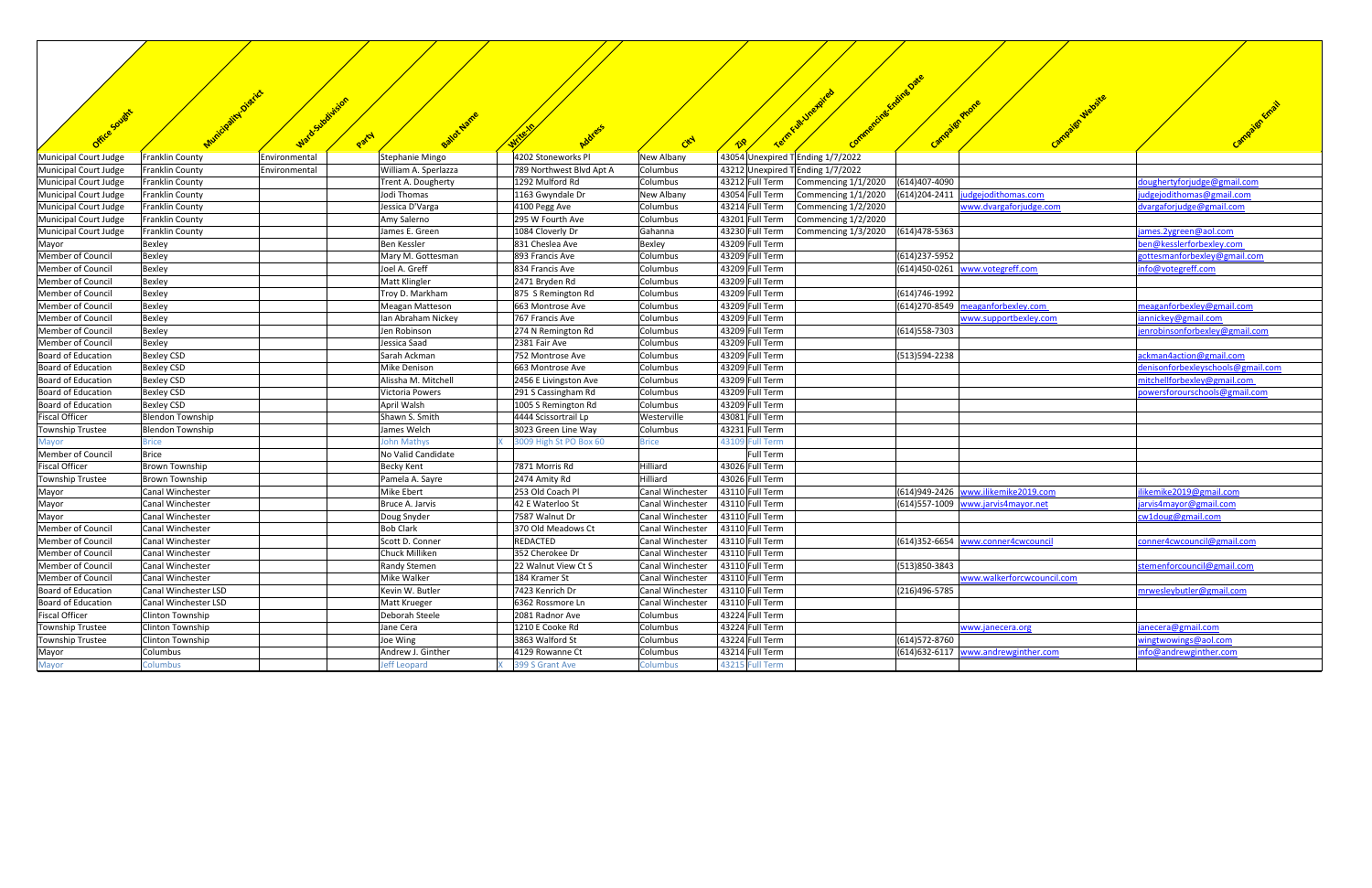| Member of Council         | Columbus                                           | Liliana Rivera Baiman       | 426 Reinhard Ave        | Columbus         | 43206 Full Term                     |                             | (281)748-8775 www.lili4columbus.com                      | iforcolumbus@gmail.com                |
|---------------------------|----------------------------------------------------|-----------------------------|-------------------------|------------------|-------------------------------------|-----------------------------|----------------------------------------------------------|---------------------------------------|
| Member of Council         | Columbus                                           | Elizabeth Brown             | 314 Tappan St           | Columbus         | 43201 Full Term                     | (614)364-6517  lizforus.com |                                                          | elizabeth@lizforus.com                |
| Member of Council         | Columbus                                           | <b>Rob Dorans</b>           | 146 E Fourth Ave        | Columbus         | 43201 Full Term                     | (614) 263-7000              |                                                          |                                       |
| Member of Council         | Columbus                                           | Shayla D. Favor             | 1682 Bryden Rd          | Columbus         | 43205 Full Term                     | (614) 263-7000              |                                                          |                                       |
| Member of Council         | Columbus                                           | Joe Motil                   | 167 W Cooke Rd          | Columbus         | 43214 Full Term                     |                             |                                                          |                                       |
| Member of Council         | Columbus                                           | Emmanuel Remy               | 4250 Cody Rd            | Columbus         | 43224 Full Term                     |                             | (614)453-5007 remyforcolumbus.com                        | emmanuel.v.remy@gmail.com             |
| Member of Council         | Columbus                                           | Scott Singratsomboune       | 395 S Ohio Ave          | Columbus         | 43205 Full Term                     |                             | (614)344-1145 www.singforcolumbus.com                    | scott@singforcolumbus.com             |
| Member of Council         | Columbus                                           | Tiffany M. White            | 1204 Woodnell Ave       | Columbus         | 43219 Full Term                     |                             |                                                          | :iffanywhiteforthepeople@gmail.com    |
| Board of Education        | Columbus CSD                                       | Jennifer Adair              | 1385 Norris Dr          | Columbus         | 43224 Full Term                     |                             |                                                          | FriendsofJenniferAdair@gmail.com      |
| <b>Board of Education</b> | Columbus CSD                                       | Carol Beckerle              | 1563 Franklin Park S    | Columbus         | 43205 Full Term                     | (614)439-0129               |                                                          | friendsofcarolbeckerle@gmail.com      |
| Board of Education        | Columbus CSD                                       | Eric S. Brown               | 34 W Poplar Ave Apt 205 | Columbus         | 43215 Full Term                     |                             |                                                          |                                       |
| Board of Education        | Columbus CSD                                       | Kimberley Mason             | 2681 Edencreek Ln       | Columbus         | 43207 Full Term                     |                             |                                                          | kimberleymason.ccscandidate@gmail.com |
| <b>Board of Education</b> | Columbus CSD                                       | <b>Tina Pierce</b>          | 561 Woodsfield Dr       | Columbus         | 43214 Full Term                     |                             |                                                          |                                       |
| <b>Board of Education</b> | <b>Columbus CSD</b>                                | <b>Stephany R. Small</b>    | 1360 Picard Rd          | Columbus         | 43227 Full Term                     |                             |                                                          |                                       |
| Board of Education        | Columbus CSD                                       | James C. Ragland            | 3784 Conway Dr          | Columbus         | 43227 Unexpired T Ending 12/31/2021 |                             |                                                          |                                       |
| Member of Council         | <b>Dublin</b>                                      | Sandi Allen                 | 6308 Valley Stream Dr   | Dublin           | 43017 Full Term                     |                             | (614)519-1646 www.allenfordublin.com                     | allenfordublin@gmail.com              |
| Member of Council         | Dublin                                             | Christina A. Alutto         | 8900 Turin Hill Ct      | Dublin           | 43017 Full Term                     |                             | www.aluttofordublin.com                                  |                                       |
| Member of Council         | <b>Dublin</b>                                      | Chris Amorose Groomes       | 5896 Levin Links Ct     | Dublin           | 43017 Full Term                     |                             |                                                          |                                       |
| Member of Council         | <b>Dublin</b>                                      | Andrew Keeler               | 5281 Brand Rd           | Dublin           | 43017 Full Term                     |                             |                                                          |                                       |
| Member of Council         | Dublin                                             | Ajay Satyapriya             | 6058 Quin Abbey Ct E    | Dublin           | 43017 Full Term                     |                             |                                                          |                                       |
| Board of Education        | Dublin CSD                                         | Scott Melody                | 5785 Tarton Cir N       | Dublin           | 43017 Full Term                     |                             |                                                          |                                       |
| Board of Education        | Dublin CSD                                         | Christopher M. Valentine    | 5592 Fawnbrook Ln       | Dublin           | 43017 Full Term                     |                             |                                                          |                                       |
| <b>Board Member</b>       | <b>Educational Service Center of Central Ohio</b>  | <b>Beth Glitt</b>           | 6748 Lakeview Circle    | Canal Winchester | 43110 Full Term                     |                             |                                                          |                                       |
| Board of Education        | Fairfield County Educational Service Center        | <b>Gary Bartlett</b>        |                         |                  | <b>Full Term</b>                    |                             |                                                          |                                       |
| Board of Education        | Fairfield County Educational Service Center        | Anne Darling Cyphert        |                         |                  | Full Term                           |                             |                                                          |                                       |
| Board of Education        | <b>Fairfield County Educational Service Center</b> | Charlotte J. Owens          |                         |                  | <b>Full Term</b>                    |                             |                                                          |                                       |
| <b>Fiscal Officer</b>     | Franklin Township                                  | Lisa A. Morris              | 1076 N Hague Ave        | Columbus         | 43204 Full Term                     | (614) 975-7596              |                                                          | LARose0690@aol.com                    |
| <b>Fiscal Officer</b>     | Franklin Township                                  | Mary Rhinehart              | 3151 Clime Rd           | Columbus         | 43223 Full Term                     |                             |                                                          | Mary4FranklinTwpFiscalOff@gmail.com   |
| <b>Fiscal Officer</b>     | Franklin Township                                  | Jessica A. Rice             | 1415 Hickory Run Dr     | Columbus         | 43204 Full Term                     |                             |                                                          |                                       |
| Township Trustee          | Franklin Township                                  | Mike J. Blevins, Sr.        | 1855 Ransburg Ave       | Columbus         | 43223 Full Term                     |                             |                                                          |                                       |
| Township Trustee          | Franklin Township                                  | Don Cook                    | 3209 Clime Rd           | Columbus         | 43223 Full Term                     |                             |                                                          | doncookfranklintwp@sbcglobal.net      |
| Township Trustee          | Franklin Township                                  | Ralph Horn                  | 1610 Eastfield Dr N     | Columbus         | 43223 Full Term                     | (614) 279-6833              |                                                          | norn@franklintownship.com             |
| Mayor                     | Gahanna                                            | Laurie A. Jadwin            | 1222 Pond Hollow Ln     | New Albany       | 43054 Full Term                     |                             | www.jadwinforgahanna.com                                 | adwinforgahanna@gmail.com             |
| Mayor                     | Gahanna                                            | Ryan Jolley                 | 80 Shull Ave, 3A        | Gahanna          | 43230 Full Term                     |                             | (614)383-8302 www.jolleyformayor.com                     | ryan@ryanpjolley.com                  |
| <b>City Attorney</b>      | Gahanna                                            | Raymond J. Mularski         | 183 Creekside Green Dr  | Gahanna          | 43230 Full Term                     |                             |                                                          |                                       |
| City Attorney             | Gahanna                                            | Tricia Sprankle             | 877 Cordero Ln          | Gahanna          | 43230 Full Term                     |                             |                                                          |                                       |
| Member of Council         | Gahanna                                            | Karen J. Angelou            | 1081 Cannonade Ct       | Gahanna          | 43230 Full Term                     |                             | (614)939-2383 www.karenangelou4gahannacouncil.weebly.com |                                       |
| Member of Council         | Gahanna                                            | <b>Merisa Bowers</b>        | 363 Higley Ct           | Gahanna          | 43230 Full Term                     |                             |                                                          |                                       |
| Member of Council         | Gahanna                                            | John M. Hicks               | 381 Helmbright Dr       | Gahanna          | 43230 Full Term                     |                             | (614)264-6317 www.hicksforgahanna.com                    | nicksforgahanna@gmail.com             |
| Member of Council         | Gahanna                                            | Mike Hroncich               | 775 Gulf Stream Ct      | Gahanna          | 43230 Full Term                     |                             | (614)804-7626 www.hroncichforgahanna.com                 | hroncichforgahanna@gmail.com          |
| Member of Council         | Gahanna                                            | Nancy R. McGregor           | 180 Academy Ct          | Gahanna          | 43230 Full Term                     |                             |                                                          |                                       |
| Board of Education        | Gahanna CSD                                        | Jon Handler                 | 1105 Arcaro Dr          | Gahanna          | 43230 Full Term                     |                             | (614)257-9349 www.handlerforgahannaschools.com           | vote@handlerforgahannaschools.com     |
| Board of Education        | Gahanna CSD                                        | Daphne Moehring             | 441 Lily Pond Ct        | Gahanna          | 43230 Full Term                     |                             | (614)582-5973 www.daphneforgahannaschools.com            |                                       |
| Board of Education        | Gahanna CSD                                        | Beryl Brown Piccolantonio   | 963 Riva Ridge Blvd     | Gahanna          | 43230 Full Term                     |                             | (614)286-2766 www.voteforberyl.com                       | berylbp@gmail.com                     |
| Mayor                     | <b>Grandview Heights</b>                           | Greta Kearns                | 1241 Lincoln Rd         | Columbus         | 43212 Full Term                     |                             |                                                          |                                       |
| Mayor                     | <b>Grandview Heights</b>                           | Steven R. Reynolds          | 1070 Virginia Ave       | Columbus         | 43212 Full Term                     |                             |                                                          | ReynoldsforGrandview@gmail.com        |
| Member of Council         | Grandview Heights                                  | Ryan Edwards                | 1271 W First Ave        | Columbus         | 43212 Full Term                     |                             |                                                          |                                       |
| Member of Council         | <b>Grandview Heights</b>                           | <b>Rebekah Hatzifotinos</b> | 1294 W First Ave        | Columbus         | 43212 Full Term                     |                             |                                                          | hatzifotinos4gh@gmail.com             |
| Member of Council         | <b>Grandview Heights</b>                           | <b>Emily Keeler</b>         | 983 Kramer Ave          | Columbus         | 43212 Full Term                     |                             | (850)212-1391 www.emilykeelerforcitycouncil.com          | emilykellerforcouncil@gmail.com       |
| Board of Education        | <b>Grandview Heights CSD</b>                       | <b>Emily Gephart</b>        | 1293 Broadview Ave      | Columbus         | 43212 Full Term                     |                             |                                                          |                                       |
| <b>Board of Education</b> | <b>Grandview Heights CSD</b>                       | Kevin Guse'                 | 1355 Lincoln Rd         | Columbus         | 43212 Full Term                     |                             |                                                          |                                       |
|                           |                                                    |                             |                         |                  |                                     |                             |                                                          |                                       |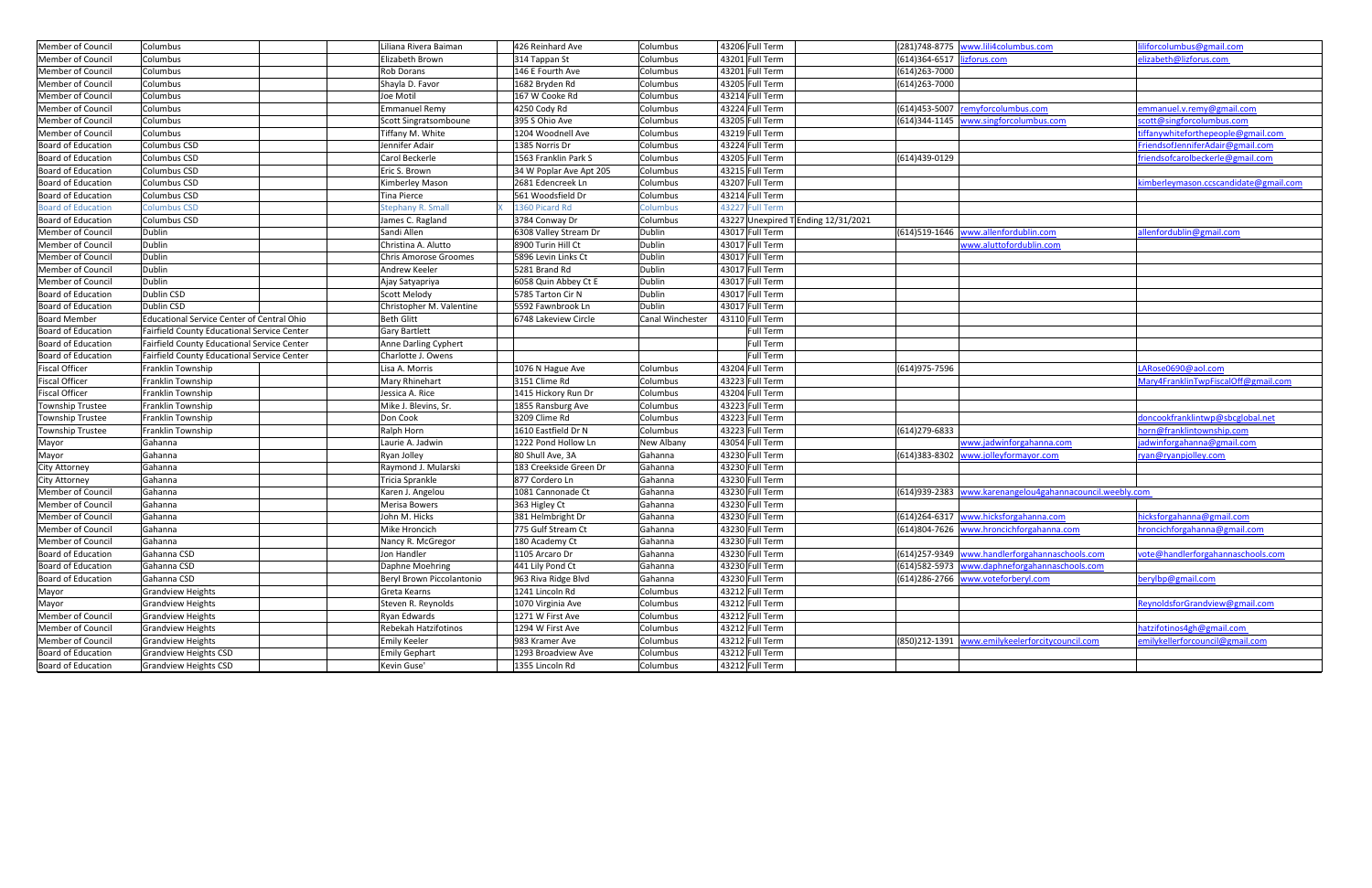| Mayor                    | <b>Grove City</b>                         |            | Steven R. Robinette            | 1166 Pinnacle Club Dr   | Grove City        | 43123 Full Term  |                               |                | (614)648-5564 www.steve-robinette.com  | srobinette@columbus.rr.com         |
|--------------------------|-------------------------------------------|------------|--------------------------------|-------------------------|-------------------|------------------|-------------------------------|----------------|----------------------------------------|------------------------------------|
| Mayor                    | Grove City                                |            | Richard L. Stage               | 2733 Woodgrove Dr       | Grove City        | 43123 Full Term  |                               |                | (614)906-4538 www.ikestage.com         | ike.stage@gmail.com                |
| City Council             | <b>Grove City</b>                         | at large   | John Galasso                   | 2229 Blue Bell Ln       | <b>Grove City</b> | 43123 Full Term  |                               |                |                                        |                                    |
| City Council             | <b>Grove City</b>                         | at large   | Aaron C. Schlabach             | 3170 Anna Ave           | <b>Grove City</b> | 43123 Full Term  |                               | (614) 989-5676 |                                        | ACSforGCOH@gmail.com               |
| City Council             | <b>Grove City</b>                         | Ward 2     | Melissa J. Anderson            | 2606 Kingston Ave       | <b>Grove City</b> | 43123 Full Term  |                               |                |                                        |                                    |
| City Council             | <b>Grove City</b>                         | Ward 2     | Jeffrey E. Buskirk             | 4557 Clayburn Dr W      | <b>Grove City</b> | 43123 Full Term  |                               | (614) 581-5177 |                                        | buskirkforcouncil@gmail.com        |
| City Council             | <b>Grove City</b>                         | Ward 2     | Randy L. Holt                  | 2454 Marthas Wood       | <b>Grove City</b> | 43123 Full Term  |                               |                |                                        |                                    |
| <b>City Council</b>      | Grove City                                | Ward 4     | R. Roby Schottke               | 4219 McNulty St         | <b>Grove City</b> | 43123 Full Term  |                               | (614)441-8238  |                                        | schottkeforgc@gmail.com            |
| Mayor                    | Groveport                                 |            | John J. Pritchard              | 4887 Bay Grove Ct       | Groveport         | 43125 Full Term  |                               | (614) 578-6025 |                                        | pritchard1970@gmail.com            |
| Mayor                    | Groveport                                 |            | Lance M. Westcamp              | 282 Green Ave           | Groveport         | 43125 Full Term  |                               |                |                                        |                                    |
| Member of Council        | Groveport                                 |            | Shawn M. Cleary                | 5147 Phillips Run       | Canal Winchester  | 43110 Full Term  |                               |                |                                        |                                    |
| Member of Council        | Groveport                                 |            | Jack Rupp, Jr.                 | 5092 Cherry Blossom Dr  | Groveport         | 43125 Full Term  |                               | (614) 836-9177 |                                        | jruppgrpt@yahoo.com                |
| Member of Council        | Groveport                                 |            | Jean Ann Hilbert               | 814 Main St             | Groveport         | 43125 Full Term  |                               |                |                                        |                                    |
| Board of Education       | <b>Groveport Madison LSD</b>              |            | Seth Bower                     | 3089 Dewbourne Dr       | Reynoldsburg      | 43068 Full Term  |                               | (614)464-7686  |                                        |                                    |
| Board of Education       | <b>Groveport Madison LSD</b>              |            | Wayne Bryan                    | 5408 Newport Rd         | Columbus          | 43232 Full Term  |                               |                |                                        |                                    |
| Board of Education       | <b>Groveport Madison LSD</b>              |            | Chris Snyder                   | 4880 Johnanne Dr        | Groveport         | 43125 Full Term  |                               |                |                                        |                                    |
| Board of Education       | <b>Groveport Madison LSD</b>              |            | Kathleen L. Walsh              | 4444 Winchester Pike    | Columbus          | 43232 Full Term  |                               |                |                                        |                                    |
| Board of Education       | Hamilton LSD                              |            | James Dommer                   | 2156 Brett Ct           | Obetz             | 43207 Full Term  |                               |                |                                        |                                    |
| Board of Education       | Hamilton LSD                              |            | Jym Kyre                       | 4200 Orchard Ln         | Columbus          | 43207 Full Term  |                               |                |                                        |                                    |
| Board of Education       | Hamilton LSD                              |            | <b>Walley Obert</b>            | 5172 Parsons Ave        | Lockbourne        | 43137 Full Term  |                               |                |                                        |                                    |
| Board of Education       | Hamilton LSD                              |            | Randal P. Ruppert              | 5075 Dexter Ct          | Columbus          | 43207 Full Term  |                               |                |                                        |                                    |
| <b>Fiscal Officer</b>    | <b>Hamilton Township</b>                  |            | Lisa E. Shirkey                | 7760 Lockbourne Rd      | Lockbourne        | 43137 Full Term  |                               |                |                                        |                                    |
| <b>Township Trustee</b>  | <b>Hamilton Township</b>                  |            | Todd A. Blackstone             | 1779 Bixby Rd           | Lockbourne        | 43137 Full Term  |                               |                |                                        |                                    |
| <b>Township Trustee</b>  | Hamilton Township                         |            | Howard Hahn                    | 1279 Rohr Rd            | Lockbourne        | 43137 Full Term  |                               |                |                                        | hahnfortrustee@gmail.com           |
| Mayor                    | Harrisburg                                |            | Michael A. Lytle               | 1076 High St PO Box 98  | Harrisburg        | 43126 Full Term  |                               |                |                                        |                                    |
| Member of Council        | Harrisburg                                |            | No Valid Candidate             |                         |                   | Full Term        |                               |                |                                        |                                    |
| Member of Council        | Hilliard                                  |            | Democratic   Tina Cottone      | 4200 Dublin Rd Apt 21   | Columbus          | 43221 Full Term  |                               |                |                                        |                                    |
| Member of Council        | Hilliard                                  |            | Republican   Peter Marsh       | 3563 Goldenrod st       | Hilliard          | 43026 Full Term  |                               |                |                                        |                                    |
| Member of Council        | Hilliard                                  |            | Democratic   Deryck Richardson | 4843 Drayton Rd         | Hilliard          | 43026 Full Term  |                               |                | (614)403-5090 www.deryckrichardson.com | deryck@deryckrichardson.com        |
| Member of Council        | Hilliard                                  | Republican | <b>Bobby Stepp</b>             | 4609 Huntwicke Dr       | Hilliard          | 43026 Full Term  |                               | (614)400-3000  |                                        | cstepp3@columbus.rr.com            |
| Member of Council        | Hilliard                                  | Republican | Omar Tarazi                    | 5635 Sandbrook Ln       | Hilliard          | 43026 Full Term  |                               |                | (614)226-2823 www.omartarazi.com       | votetarazi@omartarazi.com          |
| Member of Council        | Hilliard                                  |            | Democratic Cynthia Vermillion  | 6251 Tallowtree Dr      | Hilliard          | 43026 Full Term  |                               |                | (614)557-6385 votevermillion.blue      | votevermillionblue@gmail.com       |
| Board of Education       | Hilliard CSD                              |            | Nadia L. Long                  | 859 Claytonbend Dr      | Galloway          | 43119 Full Term  |                               |                |                                        |                                    |
| Board of Education       | <b>Hilliard CSD</b>                       |            | <b>Brian Morgan</b>            | 3624 Dinsmore Castle Dr | Columbus          | 43221 Full Term  |                               |                | (614)638-0541 www.votebrianmorgan.com  | morganforhilliardschools@gmail.com |
| Board of Education       | Hilliard CSD                              |            | Jon Parker-Jones               | 3070 Landen Farm Rd E   | Hilliard          | 43026 Full Term  |                               |                |                                        |                                    |
| Board of Education       | <b>Hilliard CSD</b>                       |            | <b>Brian Perry</b>             | 2880 Snowberry Ln       | Hilliard          | 43026 Full Term  |                               |                | www.perryforschoolboard.com            | friendsforperry@usa.com            |
| Board of Education       | <b>Hilliard CSD</b>                       |            | Stasi Trout                    | 4736 Riverwood Dr       | Hilliard          | 43026 Full Term  |                               | (614)208-6848  |                                        | stasitrout4hcs@gmail.com           |
| <b>Fiscal Officer</b>    | Jackson Township                          |            | Ron Grossman                   | 3143 Park St            | <b>Grove City</b> | 43123 Full Term  |                               |                |                                        |                                    |
| Township Trustee         | Jackson Township                          |            | Daphne Hawk                    | 2374 White Rd           | Grove City        | 43123 Full Term  |                               |                | (614)419-4295 www.daphnehawk.com       | citizensforhawk@gmail.com          |
| <b>Township Trustee</b>  | Jackson Township                          |            | Ronald A. McClure              | 5446 Haughn Rd          | Grove City        | 43123 Full Term  |                               |                |                                        |                                    |
| <b>Fiscal Officer</b>    | Jefferson Township                        |            | Ken Jones                      | 2003 Havenswood Pl      | <b>Blacklick</b>  | 43004 Full Term  |                               |                |                                        |                                    |
| <b>Township Trustee</b>  | Jefferson Township                        |            | Mike Rowan                     | 6300 Darling Rd         | <b>Blacklick</b>  | 43004 Full Term  |                               |                |                                        |                                    |
| Board of Education       | Jonathan Alder LSD                        |            | Thomas D. Bichsel              |                         |                   | Full Term        |                               |                |                                        |                                    |
| Board of Education       | Jonathan Alder LSD                        |            | Christine Blacka               |                         |                   | Full Term        |                               |                |                                        |                                    |
| Board of Education       | Jonathan Alder LSD                        |            | <b>Bill McCartney</b>          |                         |                   | Full Term        |                               |                |                                        |                                    |
| Board of Education       | Jonathan Alder LSD                        |            | <b>Steven Votaw</b>            |                         |                   | Full Term        |                               |                |                                        |                                    |
| Board of Education       | Jonathan Alder LSD                        |            | Shannon R. Foust               |                         |                   |                  | Unexpired T Ending 12/31/2021 |                |                                        |                                    |
| Board of Education       | Licking County Educational Service Center |            | Matthew Clark                  |                         |                   | Full Term        |                               |                |                                        |                                    |
| Board of Education       | Licking County Educational Service Center |            | Joseph R. Shannon              |                         |                   | Full Term        |                               |                |                                        |                                    |
| Board of Education       | Licking Heights LSD                       |            | <b>Brian Bagley</b>            |                         |                   | <b>Full Term</b> |                               |                |                                        |                                    |
| Board of Education       | Licking Heights LSD                       |            | <b>Tiffany Blumhorst</b>       |                         |                   | Full Term        |                               |                |                                        |                                    |
| Mayor                    | Lithopolis                                |            | Eric P. Sandine                |                         |                   | Full Term        |                               |                |                                        |                                    |
| Mayor                    | Lithopolis                                |            | John W. Stertzer, Sr.          |                         |                   | <b>Full Term</b> |                               |                |                                        |                                    |
| Member of Council        | Lithopolis                                |            | Amy S. Brown                   |                         |                   | Full Term        |                               |                |                                        |                                    |
| <b>Member of Council</b> | Lithopolis                                |            | <b>Amber Daniels</b>           |                         |                   | <b>Full Term</b> |                               |                |                                        |                                    |
| Mayor                    | Lockbourne                                |            | Christie Ward                  | 26 Lozier Ln            | Lockbourne        | 43137 Full Term  |                               |                |                                        | christie.ward@lockbourneohio.us    |
| Village Council          | Lockbourne                                |            | Susan E. Grandstaff            | 148 Mechanics St        | Lockbourne        | 43137 Full Term  |                               |                |                                        |                                    |
| Village Council          | Lockbourne                                |            | <b>Brittany Trout</b>          | 71 Landis St            | Lockbourne        | 43137 Full Term  |                               |                |                                        | brittany.trout@lockbourneohio.us   |
|                          |                                           |            |                                |                         |                   |                  |                               |                |                                        |                                    |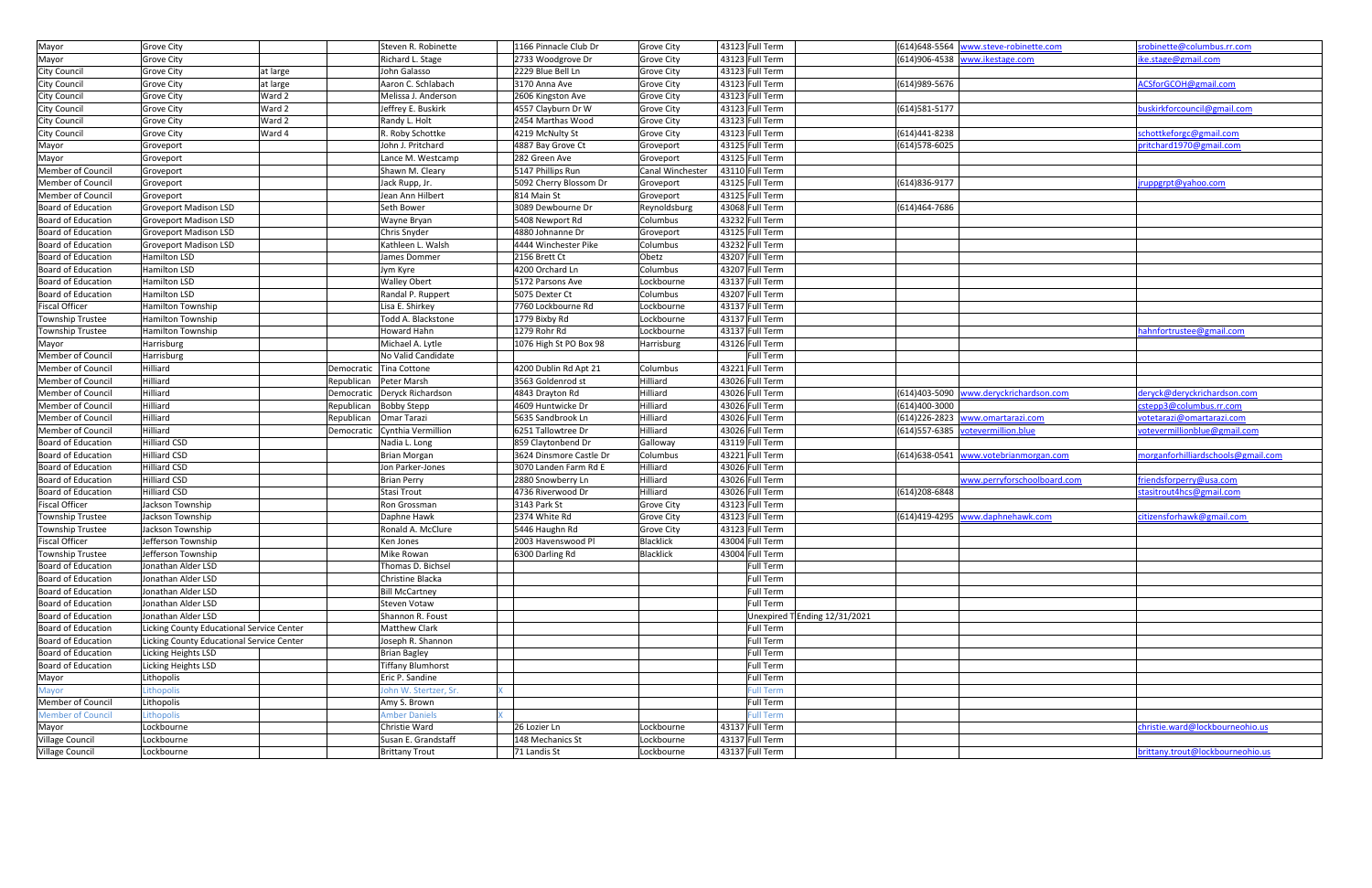| <b>Fiscal Officer</b>     | <b>Madison Township</b>                    | Laurie Vermeer                   | 8167 Richardson Rd   | Groveport                | 43125 Full Term                     |                |                        |                          |
|---------------------------|--------------------------------------------|----------------------------------|----------------------|--------------------------|-------------------------------------|----------------|------------------------|--------------------------|
| Township Trustee          | <b>Madison Township</b>                    | John Kershner                    | 4887 Winchester Pike | Columbus                 | 43232 Full Term                     |                |                        |                          |
| <b>Township Trustee</b>   | <b>Madison Township</b>                    | Deborah K. Miller                | 5102 Zimmer Dr       | Columbus                 | 43232 Full Term                     |                |                        |                          |
| Township Trustee          | <b>Madison Township</b>                    | Michele Reynolds                 | 7130 Rosemount Way   | Canal Winchester         | 43110 Full Term                     |                | http://reynolds4us.com | reynolds4us@gmail.com    |
| Board of Education        | Madison-Champaign ESC                      | Jeffrey A. Burroughs             |                      |                          | Full Term                           |                |                        |                          |
| Board of Education        | Madison-Champaign ESC                      | Karen Allen Fowler               |                      |                          | Full Term                           |                |                        |                          |
| Board of Education        | Madison-Plains LSD                         | Robert Lee Butz                  |                      |                          | Full Term                           |                |                        |                          |
| Board of Education        | <b>Madison-Plains LSD</b>                  | Mark Mason                       |                      |                          | Full Term                           |                |                        |                          |
| Board of Education        | Madison-Plains LSD                         | Rebecca A. Rheinscheld           |                      |                          | Full Term                           |                |                        |                          |
| <b>Board of Education</b> | <b>Madison-Plains LSD</b>                  | <b>Brian J. Stonerock</b>        |                      |                          | Unexpired T Ending 12/31/2021       |                |                        |                          |
| Mayor                     | Marble Cliff                               | Matthew P. Cincione              | 1228 Cambridge Blvd  | Columbus                 | 43212 Full Term                     |                |                        |                          |
| Village Council           | Marble Cliff                               | Jeff Smith                       | 1400 Cambridge Blvd  | Columbus                 | 43212 Full Term                     |                |                        |                          |
| Village Council           | Marble Cliff                               | Joanne C. Taylor                 | 1241 Cambridge Blvd  | Columbus                 | 43212 Full Term                     |                |                        |                          |
| Village Council           | Marble Cliff                               | Kendy A. Troiano                 | 1969 Cardigan Ave    | Columbus                 | 43212 Full Term                     |                |                        |                          |
| <b>Fiscal Officer</b>     | Mifflin Township                           | <b>Rick Duff</b>                 | 312 Dunbarton Rd     | Gahanna                  | 43230 Full Term                     |                |                        |                          |
| Township Trustee          | Mifflin Township                           | Richard J. Angelou               | 1081 Cannonade Ct    | Gahanna                  | 43230 Full Term                     |                |                        |                          |
| Mayor                     | Minerva Park                               | Tiffany M. Hughes                | 2540 Jordan Rd       | Columbus                 | 43231 Full Term                     |                |                        |                          |
| Mayor                     | Minerva Park                               | Diane Schrimpf                   | 2595 Minerva Lake Rd | Columbus                 | 43231 Full Term                     |                |                        |                          |
| Mayor                     | Minerva Park                               | <b>Matthew Star</b>              | 2668 Maplewood Dr    | Columbus                 | 43231 Full Term                     | (614) 852-0026 |                        | matthew@starformayor.com |
| <b>Village Council</b>    | <b>Minerva Park</b>                        | <b>Brian Wolf</b>                | 2871 Lakewood Dr     | Columbus                 | 43231 Full Term                     |                |                        |                          |
| <b>Village Council</b>    | <b>Minerva Park</b>                        | <b>Mark Brugger</b>              | 2848 Maplewood Dr    | Columbus                 | 43231 Full Term                     |                |                        |                          |
| Mayor                     | New Albany                                 | Sloan Spalding                   | 7735 Sutton Pl       | New Albany               | 43054 Full Term                     |                |                        |                          |
| Member of Council         | New Albany                                 | Marlene Brisk                    | 8026 Loomis Dr       | New Albany               | 43054 Full Term                     |                |                        |                          |
| Member of Council         | New Albany                                 | Michael Durik                    | 12 Keswick Cmns      | New Albany               | 43054 Full Term                     |                |                        |                          |
| Member of Council         | New Albany                                 |                                  | 4395 Olmsted Rd      |                          | 43054 Unexpired T Ending 12/31/2021 |                |                        |                          |
| Board of Education        | New Albany Plain LSD                       | <b>Kasey Kist</b><br>Phil Derrow | 7 Hawksmoor Dr       | New Albany<br>New Albany | 43054 Full Term                     |                |                        |                          |
| Board of Education        | New Albany Plain LSD                       | Paul A. Naumoff                  |                      |                          | 43054 Full Term                     |                |                        | derrow.2@napls.us        |
| <b>Fiscal Officer</b>     |                                            | Jamie L. Miles                   | 7783 Fenway Rd       | New Albany               | 43026 Full Term                     |                |                        |                          |
|                           | Norwich Township                           |                                  | 3417 Briadwood Dr    | Hilliard                 |                                     |                |                        |                          |
| Township Trustee          | Norwich Township                           | Timothy A. Roberts               | 5532 Rubble Ln       | Hilliard                 | 43026 Full Term                     |                |                        |                          |
| Mayor                     | Obetz                                      | Angie Kirk                       | 4023 Graves Dr       | Columbus                 | 43207 Full Term                     |                |                        |                          |
| Mayor                     | Obetz                                      | <b>Greg Scott</b>                | 1722 Obetz Ave       | Columbus                 | 43207 Full Term                     |                |                        |                          |
| Village Council           | Obetz                                      | Michael R. Flaherty              | 1061 Gartner Ct      | Columbus                 | 43207 Full Term                     |                |                        |                          |
| Village Council           | Obetz                                      | Derek Varney                     | 4454 Butler Farms Dr | Columbus                 | 43207 Full Term                     |                |                        |                          |
| <b>Village Council</b>    | Obetz                                      | Jim Wiley                        | 4277 Orchard Ln      | Columbus                 | 43207 Full Term                     |                |                        |                          |
| Board of Education        | Olentangy LSD                              | Kevin G. O'Brien                 |                      |                          | Full Term                           |                |                        |                          |
| Board of Education        | Olentangy LSD                              | <b>Mindy Patrick</b>             |                      |                          | Full Term                           |                |                        |                          |
| Board of Education        | <b>Olentangy LSD</b>                       | LaKesha Wyse                     |                      |                          | Full Term                           |                |                        |                          |
| <b>Fiscal Officer</b>     | Perry Township                             | Michele M. Elliott               | 2702 McVey Blvd W    | Columbus                 | 43235 Full Term                     |                |                        | elliottm2702@gmail.com   |
| Township Trustee          | Perry Township                             | Chet J. Chaney                   | 7959 Fairway Dr      | Columbus                 | 43235 Full Term                     |                |                        |                          |
| Board of Education        | Pickaway County Educational Service Center | Jon C. Saxton                    |                      |                          | Full Term                           |                |                        |                          |
| Mayor                     | Pickerington                               | Lee Gray                         |                      |                          | <b>Full Term</b>                    |                |                        |                          |
| Member of Council         | Pickerington                               | Nick Derksen                     |                      |                          | Full Term                           |                |                        |                          |
| Member of Council         | Pickerington                               | <b>Crystal Hicks</b>             |                      |                          | <b>Full Term</b>                    |                |                        |                          |
| Member of Council         | Pickerington                               | Kevin Kemper                     |                      |                          | <b>Full Term</b>                    |                |                        |                          |
| Member of Council         | Pickerington                               | William R. Reed                  |                      |                          | <b>Full Term</b>                    |                |                        |                          |
| Member of Council         | Pickerington                               | Brian Wisniewski                 |                      |                          | Full Term                           |                |                        |                          |
| Member of Council         | Pickerington                               | Jaclyn Rohaly                    |                      |                          | Unexpired T Ending 12/31/2021       |                |                        |                          |
| Board of Education        | Pickerington LSD                           | Christian N. Johnson             |                      |                          | Full Term                           |                |                        |                          |
| Board of Education        | Pickerington LSD                           | D. Keith Kristoff                |                      |                          | <b>Full Term</b>                    |                |                        |                          |
| Board of Education        | Pickerington LSD                           | Cathy Olshefski                  |                      |                          | <b>Full Term</b>                    |                |                        |                          |
| Board of Education        | Pickerington LSD                           | Tezlyn Reardon                   |                      |                          | <b>Full Term</b>                    |                |                        |                          |
| Board of Education        | Pickerington LSD                           | <b>Barry Sutherland</b>          |                      |                          | <b>Full Term</b>                    |                |                        |                          |
| <b>Fiscal Officer</b>     | Plain Township                             | Eugene R. Zappitelli             | 7558 Schleppi Rd     | New Albany               | 43054 Full Term                     |                |                        |                          |
| Township Trustee          | Plain Township                             | David Olmstead                   | 6248 Kitzmiller Rd   | New Albany               | 43054 Full Term                     |                |                        |                          |
| <b>Fiscal Officer</b>     | Pleasant Township                          | Paula J. Wilkins                 | 8048 Harrisburg Pike | Orient                   | 43146 Full Term                     |                |                        |                          |
| Township Trustee          | Pleasant Township                          | <b>Edward Sheets</b>             | 6101 Lambert Rd      | Orient                   | 43146 Full Term                     |                |                        |                          |

| Ids4us.com | reynolds4us@gmail.com    |
|------------|--------------------------|
|            |                          |
|            |                          |
|            |                          |
|            |                          |
|            |                          |
|            |                          |
|            |                          |
|            |                          |
|            |                          |
|            |                          |
|            |                          |
|            | matthew@starformayor.com |
|            |                          |
|            |                          |
|            |                          |
|            |                          |
|            |                          |
|            | derrow.2@napls.us        |
|            |                          |
|            |                          |
|            |                          |
|            |                          |
|            |                          |
|            |                          |
|            |                          |
|            |                          |
|            | elliottm2702@gmail.com   |
|            |                          |
|            |                          |
|            |                          |
|            |                          |
|            |                          |
|            |                          |
|            |                          |
|            |                          |
|            |                          |
|            |                          |
|            |                          |
|            |                          |
|            |                          |
|            |                          |
|            |                          |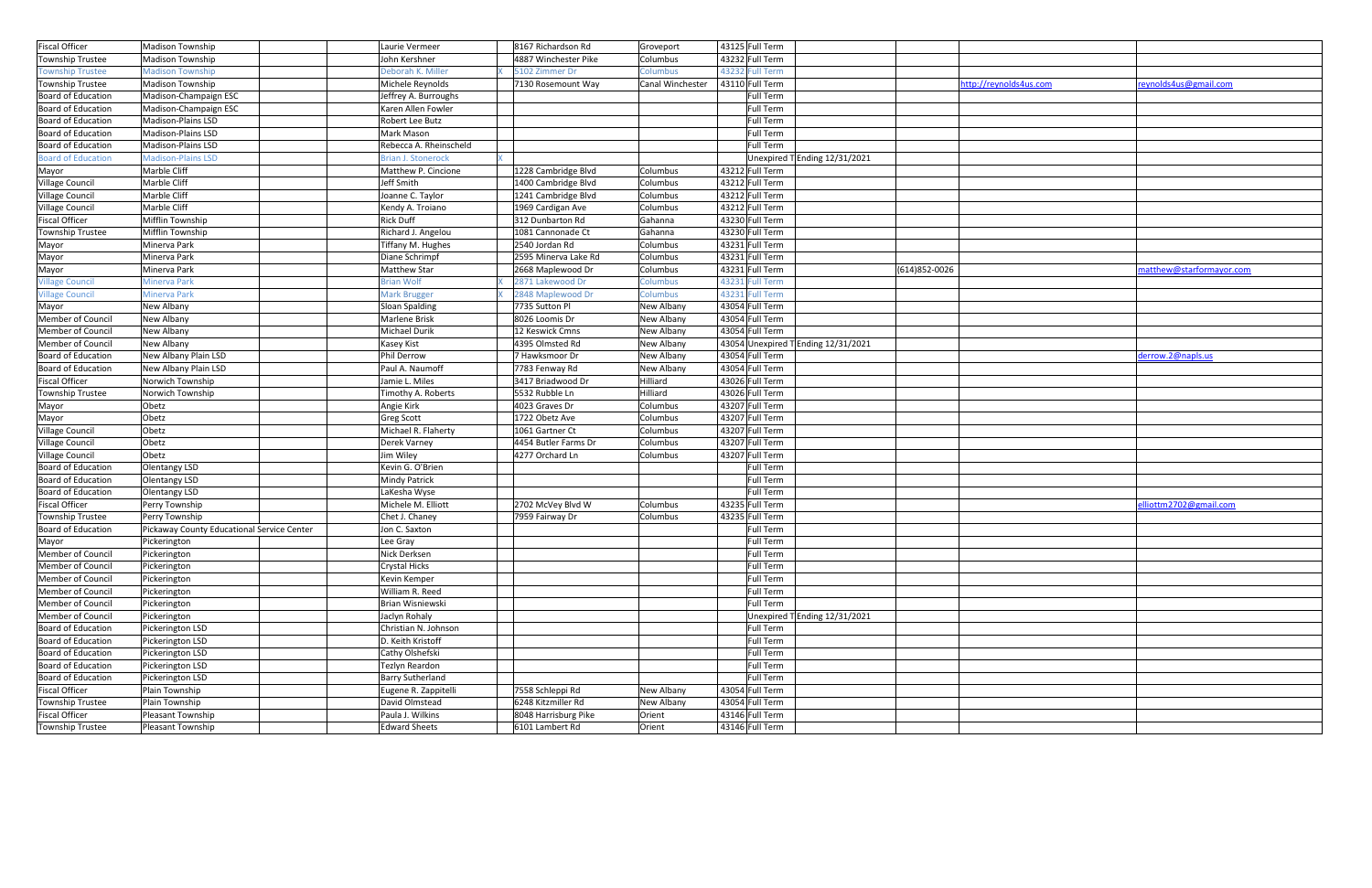| <b>Fiscal Officer</b>          | Prairie Township           |        |                       | Joseph P. Finn                    | 348 Janicrest Pl     | Galloway          | 43119 Full Term                     |                           |                                                 |                                          |
|--------------------------------|----------------------------|--------|-----------------------|-----------------------------------|----------------------|-------------------|-------------------------------------|---------------------------|-------------------------------------------------|------------------------------------------|
| <b>Fiscal Officer</b>          | Prairie Township           |        |                       | <b>Sherry Henning</b>             | 486 N Grener Ave     | Columbus          | 43228 Full Term                     |                           | www.sherry4prairie.com                          | sherry4prairie@gmail.com                 |
| <b>Fiscal Officer</b>          | Prairie Township           |        |                       | Dan McCardle                      | 827 Battalion Pl     | Galloway          | 43119 Full Term                     |                           | www.cpa4fiscalofficer.com                       |                                          |
| <b>Township Trustee</b>        | Prairie Township           |        |                       | Jennifer Flower                   | 8524 Blue Lake Ave   | Galloway          | 43119 Full Term                     |                           | (614)562-3413 www.voteflower.com                | info@voteflower.com                      |
| Township Trustee               | Prairie Township           |        |                       | Jim Goudy                         | 338 Topsfield Rd     | Columbus          | 43228 Full Term                     |                           |                                                 |                                          |
| <b>Township Trustee</b>        | Prairie Township           |        |                       | Alec Milam                        | 539 S Murray Hill Rd | Columbus          | 43228 Full Term                     |                           |                                                 | nilam4prarie@gmail.com                   |
| Township Trustee               | Prairie Township           |        |                       | Doug Stormont                     | 711 Alton Rd         | Galloway          | 43119 Full Term                     | (614)209-9122             |                                                 | dstor19180@aol.com                       |
| Mayor                          | Reynoldsburg               |        | Democratic Joe Begeny |                                   | 8840 Kingsley Dr     | Reynoldsburg      | 43068 Full Term                     |                           |                                                 | oegenyforohio@gmail.com                  |
| Mayor                          | Reynoldsburg               |        |                       | Republican Barth R. Cotner        | 1862 Drugan Ct       | Reynoldsburg      | 43068 Full Term                     | (614) 203-6046            |                                                 | cotnerformayor@gmail.com                 |
| <b>City Attorney</b>           | Reynoldsburg               |        |                       | Republican   Robert M. Barga      | 1589 Stouder Dr      | Reynoldsburg      | 43068 Full Term                     |                           |                                                 |                                          |
| <b>City Attorney</b>           | Reynoldsburg               |        |                       | Democratic Chris Shook            | 572 Hunnicut Dr      | Reynoldsburg      | 43068 Full Term                     | $(614)571-1114$           |                                                 | shookforreynoldsburg@gmail.com           |
| <b>President of Council</b>    | Reynoldsburg               |        |                       | Democratic Angie Jenkins          | 945 Mahle Dr         | Reynoldsburg      | 43068 Full Term                     |                           |                                                 | enkinsforreynoldsburg@gmail.com          |
| President of Council           | Reynoldsburg               |        |                       | Republican   Doug Joseph          | 9250 Huggins Ln      | Reynoldsburg      | 43068 Full Term                     |                           |                                                 |                                          |
| Member of Council              | Reynoldsburg               | Ward 1 |                       | Republican   Patricia Starling    | 7003 Roundelay Rd N  | Reynoldsburg      | 43068 Full Term                     | (614) 595-0405            |                                                 | pstarlingward1@gmail.com                 |
| Member of Council              | Reynoldsburg               | Ward 1 |                       | Democratic Shanette Strickland    | 651 Mirandy Pl       | Reynoldsburg      | 43068 Full Term                     | (929)430-6802             | www.shanettestrickland.com                      | friends of shanet testrickland@gmail.com |
| Member of Council              | Reynoldsburg               | Ward 2 |                       | Republican   Brett Luzader        | 1116 Gibson Rd       | Reynoldsburg      | 43068 Full Term                     | (614)861-2506             |                                                 | bfluze@gmail.com                         |
| Member of Council              | Reynoldsburg               | Ward 2 |                       | Democratic Louis Salvati          | 767 Tricolor Dr      | Reynoldsburg      | 43068 Full Term                     | (614) 203-5286            |                                                 | friends of louissal vati@gmail.com       |
| Member of Council              | Reynoldsburg               | Ward 3 |                       | Libertarian   Rob Bender          | 8094 Adams Ave       | Reynoldsburg      | 43068 Full Term                     | (740)409-0388             |                                                 | ender1183@outlook.com                    |
| Member of Council              | Reynoldsburg               | Ward 3 |                       | Democratic Bhuwan Pyakurel        | 8386 Ashlynd Pl      | Reynoldsburg      | 43068 Full Term                     | (614)816-6609             |                                                 | friendsforbhuwan@gmail.com               |
| Member of Council              | Reynoldsburg               | Ward 3 |                       | Republican   Marshall Spalding    | 1940 Glenford Ct     | Reynoldsburg      | 43068 Full Term                     | $(614)759-6143$           | www.marshallspalding.com                        | marshdade@yahoo.com                      |
| Member of Council              | Reynoldsburg               | Ward 4 | Republican            | Steven W. Hicks                   | 1481 Lancaster Ave   | Reynoldsburg      | 43068 Full Term                     | $(614)407 - 4548$         | www.SWHforfreedom.com                           | Steven.Hicks1481@gmail.com               |
| Member of Council              | Reynoldsburg               | Ward 4 |                       | Democratic   Meredith Lawson-Rowe | 2100 Belltree Dr     | Reynoldsburg      | 43068 Full Term                     | (614) 655-8668            |                                                 | friendsofmeredithlawsonrowe@gmail.com    |
| Board of Education             | Reynoldsburg CSD           |        |                       | Debbie Dunlap                     | 9140 McMahon Ct      | Reynoldsburg      | 43068 Full Term                     |                           | (614)846-3702 facebook.com/DebbieDunlap         | friendsofdebbiedunlap@gmail.com          |
| Board of Education             | Reynoldsburg CSD           |        |                       | Neal Whitman                      | 7916 Windrift Pl     | Reynoldsburg      | 43068 Full Term                     |                           | (614)260-1622 www.nealwhitman.com               | nealwhitmanboe@gmail.com                 |
| Board of Education             | Reynoldsburg CSD           |        |                       | Mandy Young                       | 736 Lancaster Ave    | Reynoldsburg      | 43068 Full Term                     |                           |                                                 |                                          |
| Mayor                          | Riverlea                   |        |                       | Eric MacGilvray                   | 5840 Falmouth Ct     | Worthington       | 43085 Full Term                     |                           |                                                 |                                          |
| Village Clerk/Treasurer        | Riverlea                   |        |                       | Josh Mehling                      | 230 W Riverglen Dr   | Worthington       | 43085 Full Term                     |                           |                                                 |                                          |
| <b>Village Council</b>         | Riverlea                   |        |                       | Scott Gordon                      | 5804 Pioneers Ct     | Worthington       | 43085 Full Term                     |                           |                                                 |                                          |
| <b>Fiscal Officer</b>          | <b>Sharon Township</b>     |        |                       | Anthony E. Palmer, Jr.            | 844 Lookout Point Dr | Columbus          | 43235 Full Term                     |                           |                                                 |                                          |
| Township Trustee               | Sharon Township            |        |                       | <b>Lindsay Duffey</b>             | 645 Farrington Dr    | Worthington       | 43085 Full Term                     |                           | (614)547-9077   facebook.com/lindsayduffeyforus | citizensforlindsayduffey@gmail.com       |
| Board of Education             | Southwestern CSD           |        |                       | <b>Anthony Caldwell</b>           | 5112 Maple Valley Dr | Columbus          | 43228 Full Term                     |                           | (330)651-2042 www.anthonycaldwell.net           | anthonyacaldwell@gmail.com               |
| Board of Education             | Southwestern CSD           |        |                       | Robert W. Ragland                 | 1231 Pinnacle Dr     | Columbus          | 43204 Full Term                     |                           |                                                 |                                          |
| Board of Education             | Teays Valley LSD           |        |                       | <b>Bill Clay</b>                  |                      |                   | Full Term                           |                           |                                                 |                                          |
| Board of Education             | <b>Teays Valley LSD</b>    |        |                       | Roxanne H. Davis                  |                      |                   | Full Term                           |                           |                                                 |                                          |
| Board of Education             | <b>Teays Valley LSD</b>    |        |                       | Karen Karshner                    |                      |                   | Full Term                           |                           |                                                 |                                          |
| Board of Education             | <b>Teays Valley LSD</b>    |        |                       | <b>Bill McGowan</b>               |                      |                   | Full Term                           |                           |                                                 |                                          |
| <b>Fiscal Officer</b>          | Truro Township             |        |                       | Natalie West-Nicodemus            | 7983 Windrift Pl     | Reynoldsburg      | 43068 Full Term                     |                           |                                                 |                                          |
| Township Trustee               | Truro Township             |        |                       | Pat Mahaffey                      | 8135 Reynoldswood Dr | Reynoldsburg      | 43068 Full Term                     |                           |                                                 |                                          |
| Township Trustee               | Truro Township             |        |                       | <b>Mack Quesenberry</b>           | 949 Lancaster Ave    | Reynoldsburg      | 43068 Full Term                     |                           |                                                 |                                          |
| Township Trustee               | Truro Township             |        |                       | Chris Long                        | 1675 Haft Dr         | Reynoldsburg      | 43068 Unexpired T Ending 12/31/2021 |                           |                                                 |                                          |
| Township Trustee               | Truro Township             |        |                       | Joseph Sorenson                   | 2270 Ayers Dr        | Reynoldsburg      | 43068 Unexpired T Ending 12/31/2021 | (614) 557-5850            |                                                 | friendsforsorenson@gmail.com             |
| <b>Member of Council</b>       | <b>Upper Arlington</b>     |        |                       | Michaela Burriss                  | 1976 Northwest Blvd  | Columbus          | 43212 Full Term                     |                           | www.citizensforburriss.com                      | burrissua@gmail.com                      |
| Member of Council              | <b>Upper Arlington</b>     |        |                       | Carolyn T. Casper                 | 2545 Northwest Blvd  | Columbus          | 43221 Full Term                     | (614)822-9004             |                                                 |                                          |
| Member of Council              | <b>Upper Arlington</b>     |        |                       | Brendan T. King                   | 2576 Coventry Rd     | Columbus          | 43221 Full Term                     | $(614)488 - 2828$         | www.uaforbrendanking.com                        | bking@lawbtk.com                         |
| Member of Council              | <b>Upper Arlington</b>     |        |                       | John J. Kulewicz                  | 2104 Yorkshire Rd    | Columbus          | 43221 Full Term                     | (614)464-5634   jk4ua.com |                                                 | john.kulewicz@gmail.com                  |
| Member of Council              | Upper Arlington            |        |                       | Angela M. Lanctot                 | 3974 Patricia Dr     | Columbus          | 43220 Full Term                     |                           | (614)488-2828 www.uaforangelalanctot.com        | info@uaforangelalanctot.com              |
| Board of Education             | <b>Upper Arlington CSD</b> |        |                       | Nancy Drees                       | 3781 Criswell Dr     | Columbus          | 43220 Full Term                     |                           | www.uadrees.com                                 |                                          |
| Board of Education             | <b>Upper Arlington CSD</b> |        |                       | Nic Fortkamp                      | 2398 Shrewsbury Rd   | Columbus          | 43221 Full Term                     |                           | (614)406-1144 www.fortkampforua.com             | fortkampforua@gmail.com                  |
| Board of Education             | <b>Upper Arlington CSD</b> |        |                       | Jenny McKenna                     | 2454 Kingston Dr     | Columbus          | 43221 Full Term                     |                           |                                                 |                                          |
| Board of Education             | <b>Upper Arlington CSD</b> |        |                       | Lori O. Trent                     | 2584 Edington Rd     | Columbus          | 43221 Full Term                     |                           | (614)300-5786 www.trent4kids.com                | lori@trent4kids.com                      |
| Mayor                          | Urbancrest                 |        |                       | Joseph L. Barnes, Sr.             | 3718 Second Ave      | <b>Grove City</b> | 43123 Full Term                     |                           |                                                 |                                          |
| Member of Council              | Urbancrest                 |        |                       | Deborah Larkins-Jackson           | 3651 Lincoln Rd      | <b>Grove City</b> | 43123 Full Term                     |                           |                                                 |                                          |
| Member of Council              | Urbancrest                 |        |                       | Lacy D. Wallace Jr.               | 3735 Second Ave      | <b>Grove City</b> | 43123 Full Term                     | (614) 603-9555            |                                                 |                                          |
| Member of Council              | Urbancrest                 |        |                       | S. Henry Warr                     | 3544 Central Ave     | <b>Grove City</b> | 43123 Full Term                     |                           |                                                 |                                          |
| Member of Council              | Urbancrest                 |        |                       | Nikky Ziglar-Zimmerman            | 2822 Main St         | <b>Grove City</b> | 43123 Full Term                     |                           |                                                 |                                          |
| Board of Public Affairs        | Urbancrest                 |        |                       | Lolita D. Wallace                 | 3735 Second Ave      | <b>Grove City</b> | 43123 Full Term                     |                           |                                                 |                                          |
| <b>Board of Public Affairs</b> | Urbancrest                 |        |                       | <b>Donna Bogue</b>                | 2671 Main St         | <b>Grove City</b> | 43213 Full Term                     |                           |                                                 |                                          |